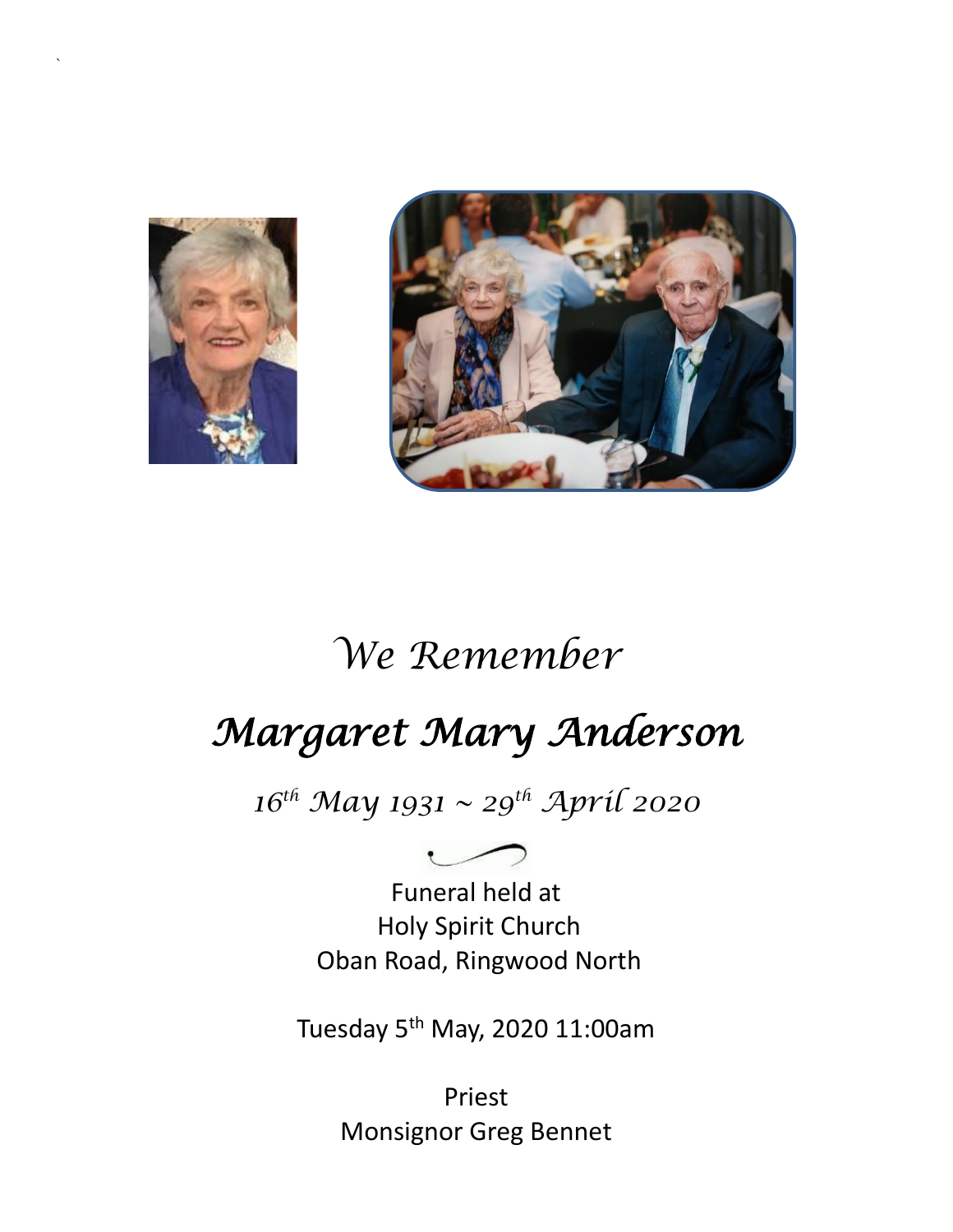**Entrance Song:** *One Small Star* 

#### **Introductory Rite:**

`

Fr. Greg: In the name of the Father and of the Son and of the Holy Spirit. **All: Amen**

Fr. Greg: The Lord be with you

#### **All: And with your spirit**

#### **Placing of The Symbols of Faith Sprinkling of Holy Water: (Fr. Greg)**

Fr. Greg: In the waters of Baptism, Margaret died with Christ and rose with Him to new life.

May she now share with Him eternal glory.

**All: Amen** 

### **Lighting of The Paschal Candle:**

- Fr. Greg: In Baptism Margaret received the light of Christ. That light has guided her throughout her life. May she now enjoy the risen life with her risen Lord.
- **All: Amen**

### **Placing of The Pall:**

- Fr. Greg: At her Baptism, Margaret received a new garment, and was asked to wear it spotlessly throughout her life. May the Lord not look on any wrong that she may have done during her life, but rather look upon her faithfulness to her God and her love for her family and friends.
- **All: Amen**

# **Eulogy**

**Reflection Song:** *Supermarket Flowers*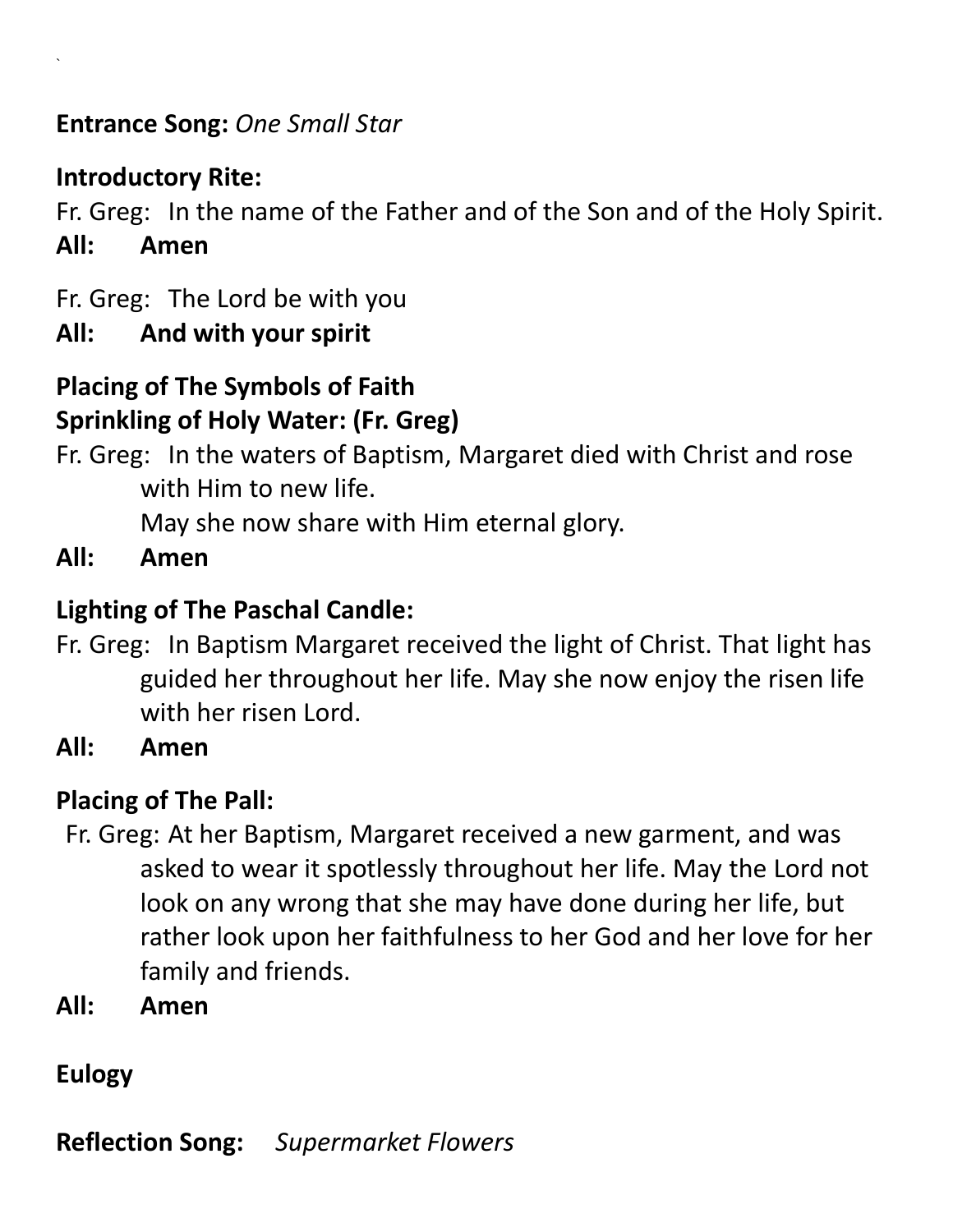#### **Opening Prayer:**

`

- Fr. Greg: Father, God of all consolation, in your unending love and mercy for us you turn the darkness of death into the dawn of new life. Show compassion to your people in their sorrow as they farewell their mother, grandmother, great-grandmother, sister and friend, Margaret, knowing how much she deserves the reward of being with you. We ask this through Christ, Our Lord.
- **All: Amen**

# **Reading:** *Ecclesiastes (3:1-8)*

A Reading from the Book of Ecclesiastes There is a season for everything. A time for every purpose under Heaven; A time to be born and a time to die; A time for pain and a time to heal; A time to knock down and a time to build; A time to weep and a time to laugh; A time to mourn and a time to be glad; A time to embrace and a time to be alone; A time to search and a time to lose; A time to keep silent and a time to speak; A time to hate and a time to love; A time for conflict and a time for peace. All that we do is right for it's time; we question, but cannot understand the work of God from beginning to end.

The word of the Lord.

# **All: Thanks be to God**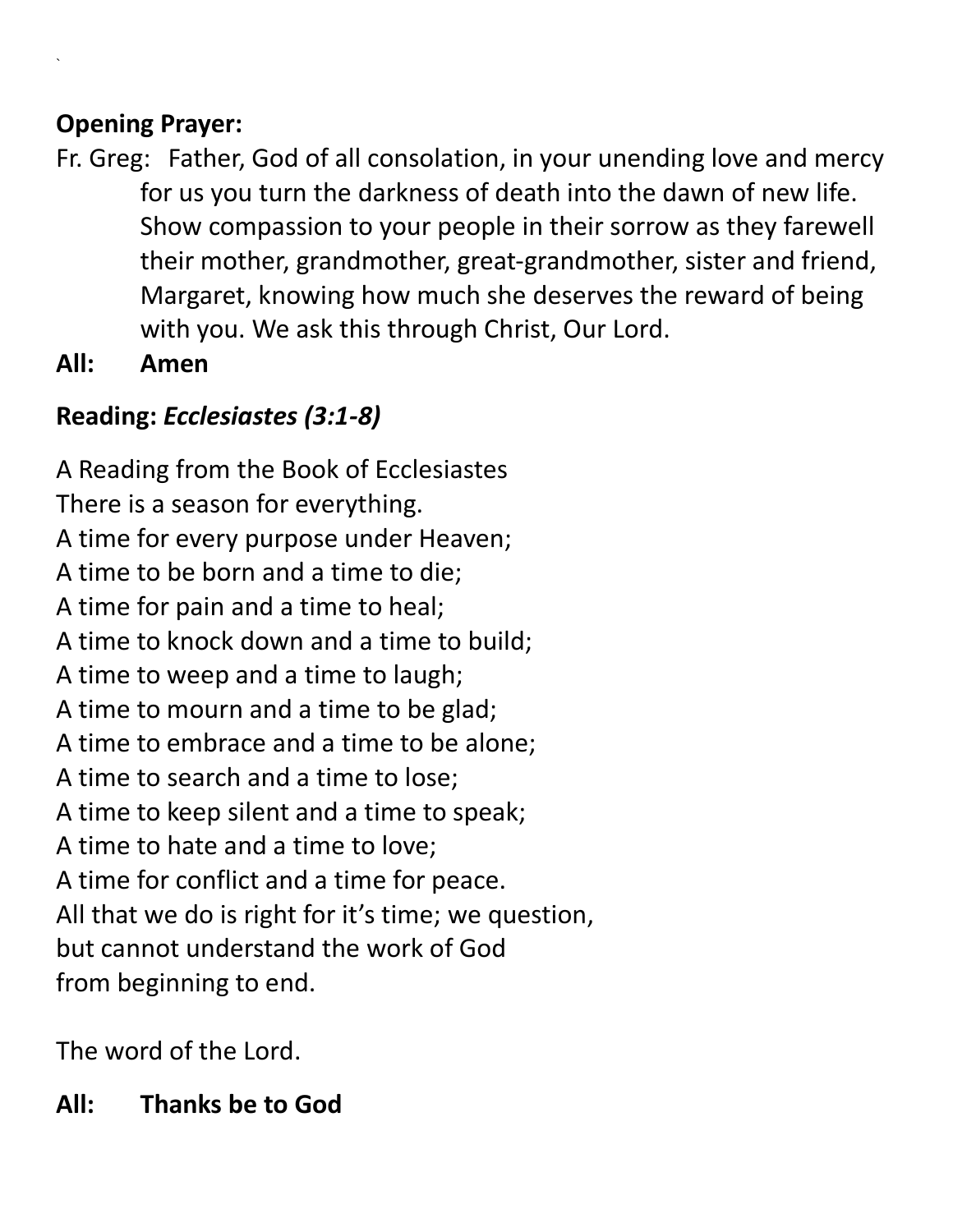#### **Responsorial Psalm:**

`

## **Response: The Lord is my shepherd; there is nothing I shall want. ALL: The Lord is my shepherd; there is nothing I shall want.**

The Lord is my shepherd; I shall not want. in lush pastures he gives me rest; Beside soothing waters he leads me; he refreshes my soul. He guides me in right paths for his name sake.

## **All: The Lord is my shepherd; there is nothing I shall want.**

You spread the table before me in the sight of my foes; You anoint my head with oil;

my cup overflows.

# **All: The Lord is my shepherd; there is nothing I shall want.**

Only goodness and kindness follow me all the days of my life; And I shall dwell in the house of the Lord for many years to come.

**All: The Lord is my shepherd; there is nothing I shall want.**

# **Reading: (1 Corinthians 13:4-8)**

A reading from the Letter of Saint Paul to the Corinthians

"Love is always ready to excuse, to trust, to hope, and to endure whatever comes." Love is always patient and kind; it is never jealous; love is never boastful or conceited; it is never rude or selfish; it does not take offence, and is not resentful. Love takes no pleasure in other people's sins but delights in the truth; it is always ready to excuse, to trust, to hope, and to endure whatever comes. This is the Word of the Lord. **All: Thanks be to God.**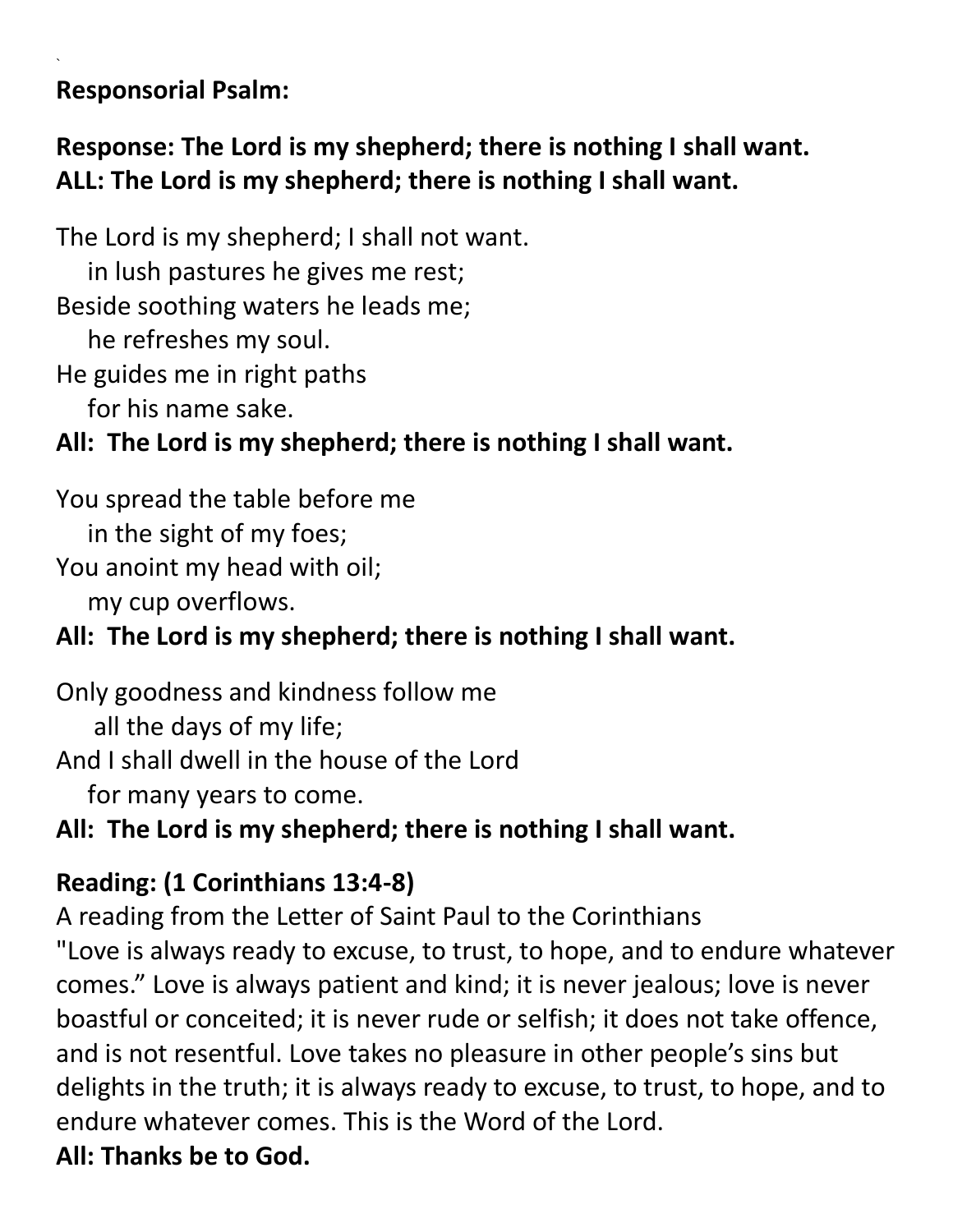#### **Gospel Acclamation:**

`

Alleluia, Alleluia! Blessed are those who die in the Lord; let them rest from their labours for their good deeds go with them. Alleluia!

#### **GOSPEL: John (14:1-6)**

Fr. Greg: The Lord be with you. **All: And with your spirit**

A reading from the holy Gospel according to Matthew:

When Jesus saw the crowds, he went up the mountain, and after he had sat down, his disciples came to him. He began to teach them, saying: "Blessed are the poor in spirit, for theirs is the Kingdom of Heaven. Blessed are they who mourn, for they will be comforted. Blessed are the meek, for they will inherit the land. Blessed are they who hunger and thirst for righteousness, for they will be satisfied. Blessed are the merciful, for they will be shown mercy. Blessed are the clean of heart, for they will see God. Blessed are the peacemakers, for they will be called children of God. Blessed are they who are persecuted for the sake of righteousness, for theirs is the Kingdom of Heaven. Blessed are you when they insult you and persecute you and utter every kind of evil against you falsely because of me. Rejoice and be glad, for your reward will be great in Heaven."

The Gospel of the Lord.

#### **All: Praise to You, Lord Jesus Christ**

# **Homily**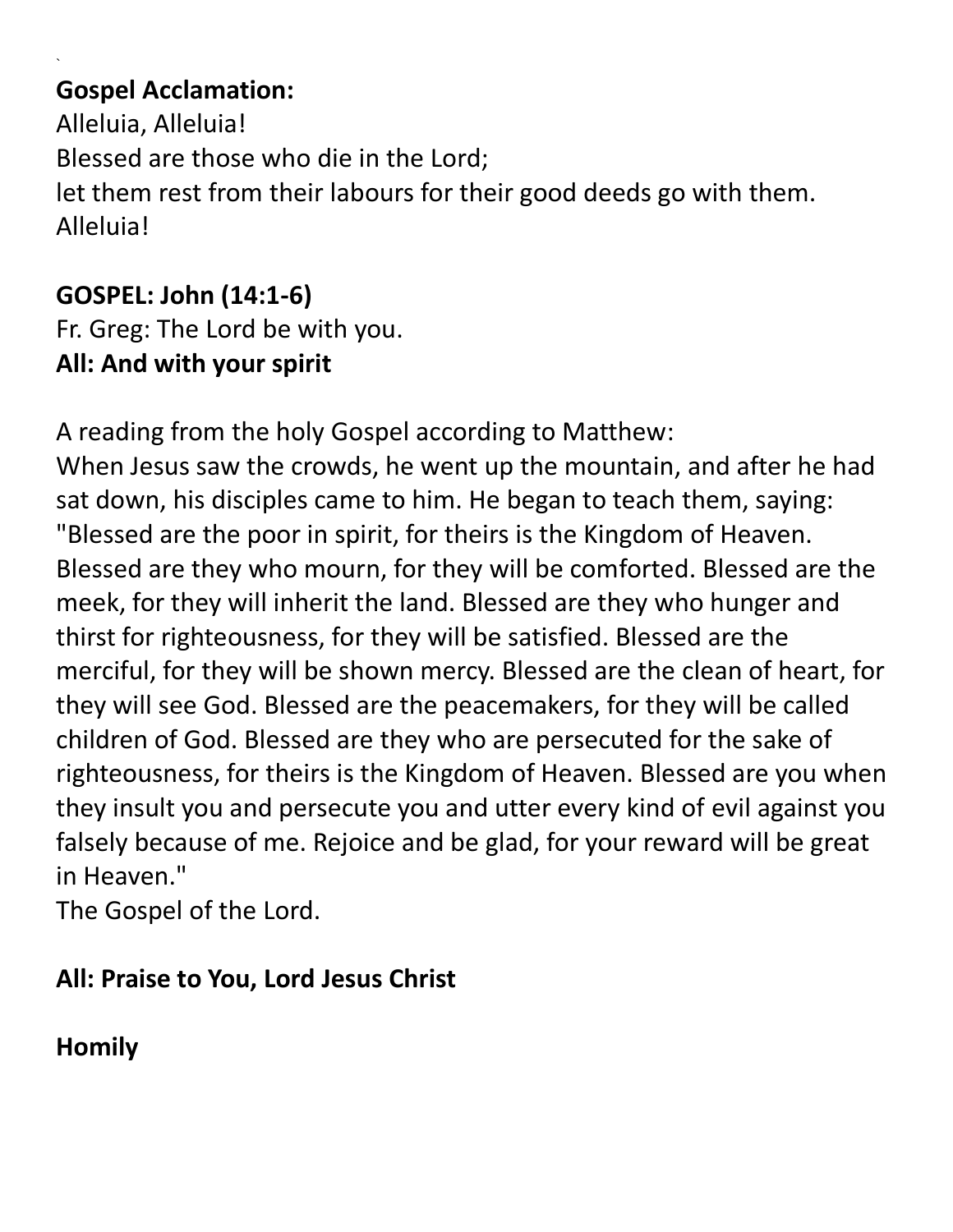### **Prayers of the Faithful:**

Fr Greg:

`

Let us come to our loving Father, asking Him to give eternal rest to Margaret and comfort and hope to the living.

Lord, we thank you for Margaret's life. We have all been touched by her love, generosity and friendship. We ask that you help us keep her memory alive in each of us. Lord hear us.

### **All: Lord, hear our prayer.**

Dear God, we pray for all us who grieve over the loss of Margaret, that we may be comforted by the knowledge that the Lord will continue to care for her. Lord, hear us.

#### **All: Lord, hear our prayer.**

Lord, we give thanks for the love which Margaret showed during her life to her family and friends. May she know the perfection and fulfilment of that love in Heaven. Lord, hear us.

### **All: Lord, hear our prayer.**

Dear God, we pray for the faithfully departed, especially Margaret, Cliff and Maree; that they may dwell in the house of the Lord forever. **All: Lord, hear our prayer.**

Lord, we pray for the staff at Mercy Place who so beautifully cared for Margaret over the past few months. May you continue to bless and support them in their service to others. Lord, hear us. **All: Lord, hear our prayer.**

Fr. Greg:

Father, into your hands we commend the soul of our sister Margaret. Look gently upon her and bring her home to your kingdom where death will be no more. We ask this through Christ our Lord.

### **ALL: Amen**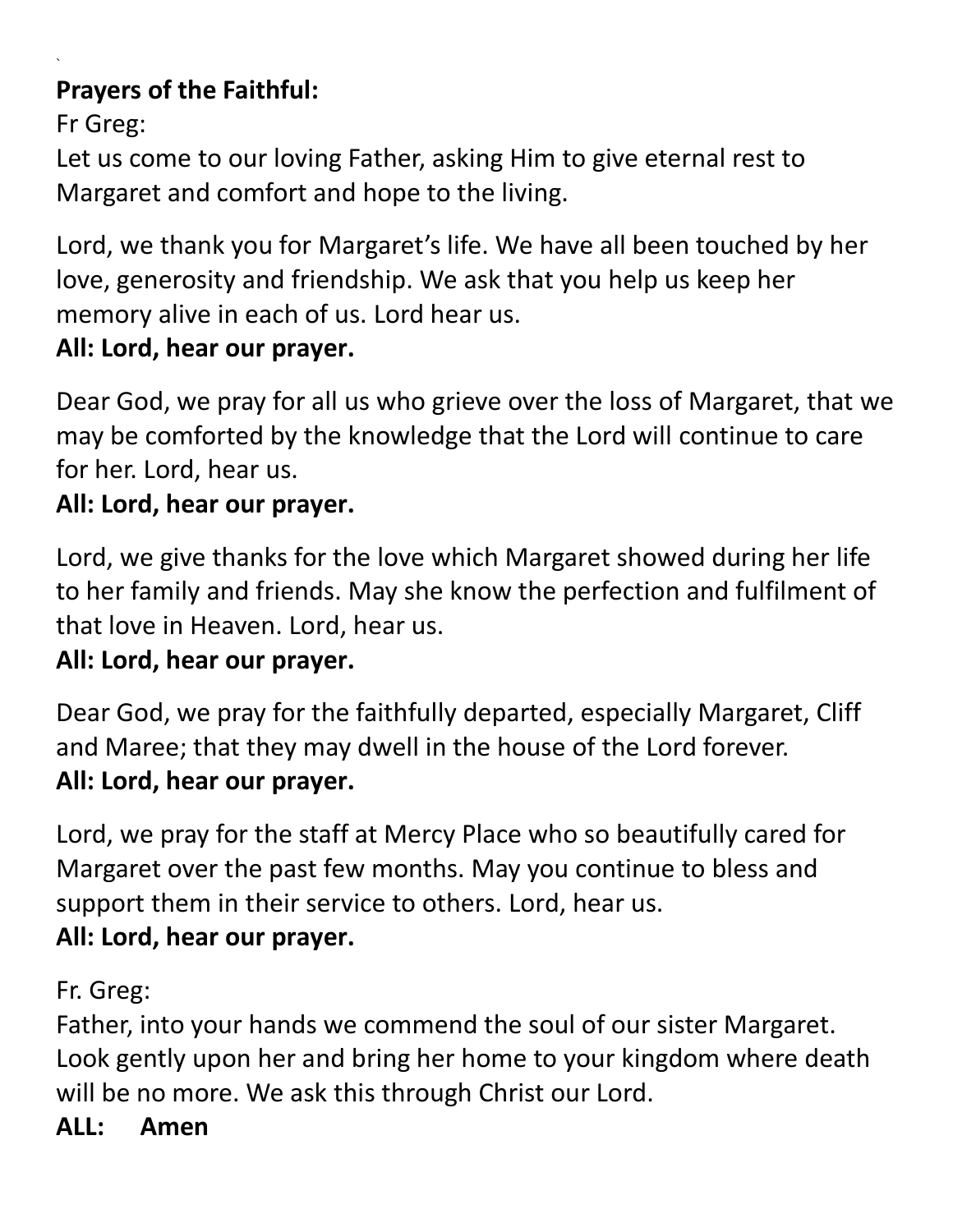#### **The Lord's Prayer:**

`

Fr. Greg: At the Saviour's command and formed by divine teaching, we dare to say:

**All: Our Father, who art in Heaven Hallowed be thy name Thy Kingdom come, Thy will be done on earth As it is in Heaven. Give us this day our daily bread And forgive us our trespasses, As we forgive those who trespass against us, And lead us not into temptation, But deliver us from evil.**

- Fr. Greg: Deliver us, Lord we pray, from every evil. Graciously grant peace in our days, that, by the help of your mercy, we may be always free from sin and safe from all distress, as we await the blessed hope and the coming of our Saviour, Jesus Christ.
- **All: For the kingdom, the power and the glory are yours, Now and for ever.**
- **All: Amen.**

# **Final Commendation and Farewell**

Fr. Greg: Before we go our separate ways, let us take our leave of our sister Margaret. May our farewell express our affection for her; may it ease our sadness and strengthen our hope. One day we shall joyfully greet her again when the love of Christ, which conquers all things, destroys even death itself.

# **SILENCE**

**Signs of Farewell** (sprinkling and incensing of the coffin)

Fr. Greg: Saints of God, come to her aid. Hasten to meet her angels of the Lord.

**All: Receive her soul and present her to God the most high.**